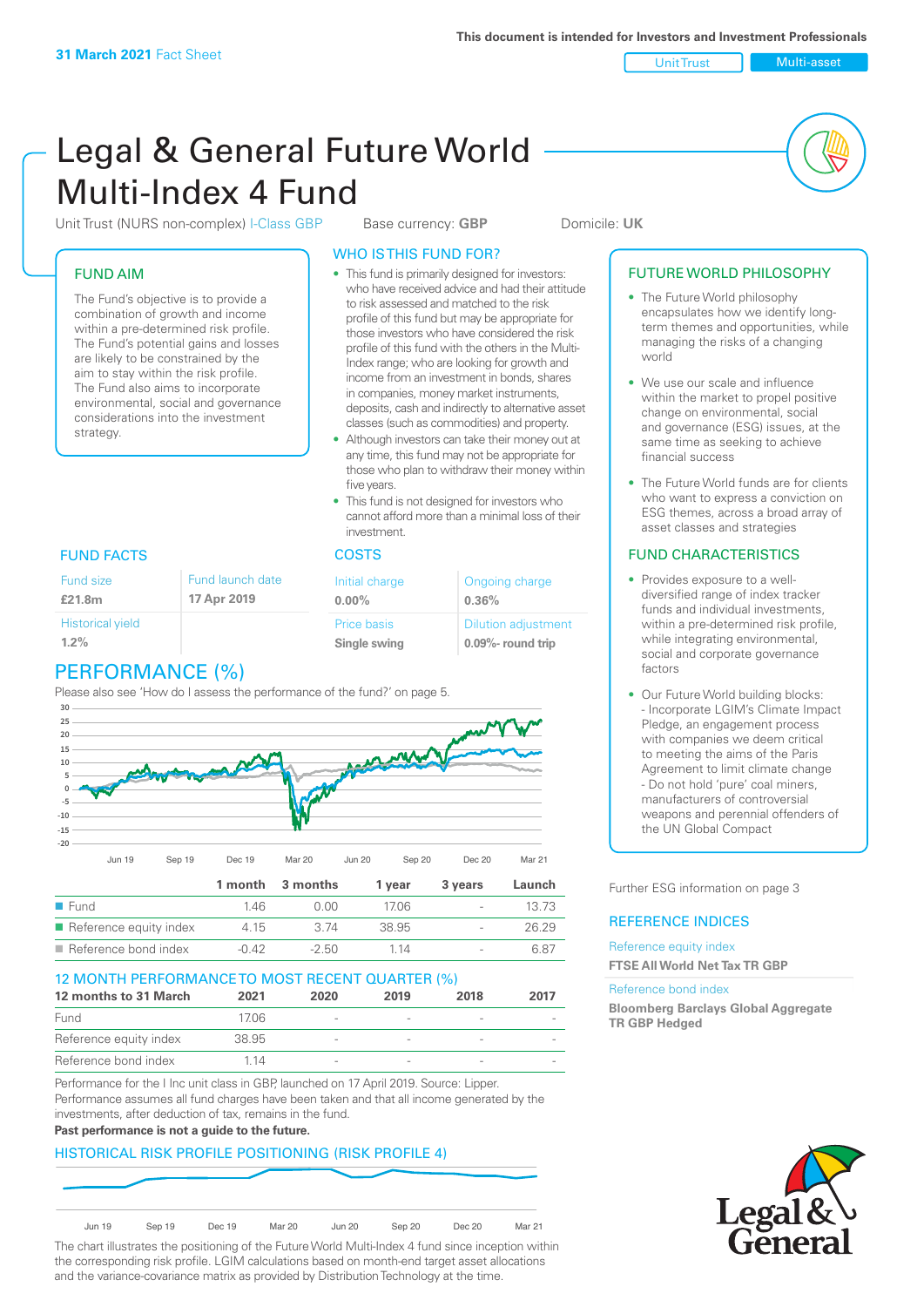Unit Trust (NURS non-complex) I-Class GBP

### PORTFOLIO BREAKDOWN

All data source LGIM unless otherwise stated. Totals may not sum due to rounding.





### FUND MANAGERS

The fund managers have responsibility for managing the multi-index fund range. They are part of the Multi-Asset Funds (MAF) team in LGIM. This team focuses on designing and managing multi-asset funds that are tailored to match the specific objectives of various client types. The team sits within a wider Asset Allocation team which combines both depth of experience with a broad range of expertise from different fields, including fund management, investment consulting and risk management roles.

### TOP 10 HOLDINGS (%)

| L&G FW ESG Developed Equity Index Fund                     | 21.3 |
|------------------------------------------------------------|------|
| L&G FW ESG UK Equity Index Fund                            | 9.5  |
| <b>L&amp;G UK ESG Corporate Bonds ETF</b>                  | 7.0  |
| Cash                                                       | 6.5  |
| L&G Global Infrastructure Index Fund                       | 5.0  |
| L&G Future World Global Credit Fund                        | 5.0  |
| L&G ESG Eemerging Markets Government Bond (USD) Index Fund | 4.5  |
| L&G Global Inflation Linked Bond Index Fund                | 4.0  |
| L&G Japan Index Trust                                      | 3.8  |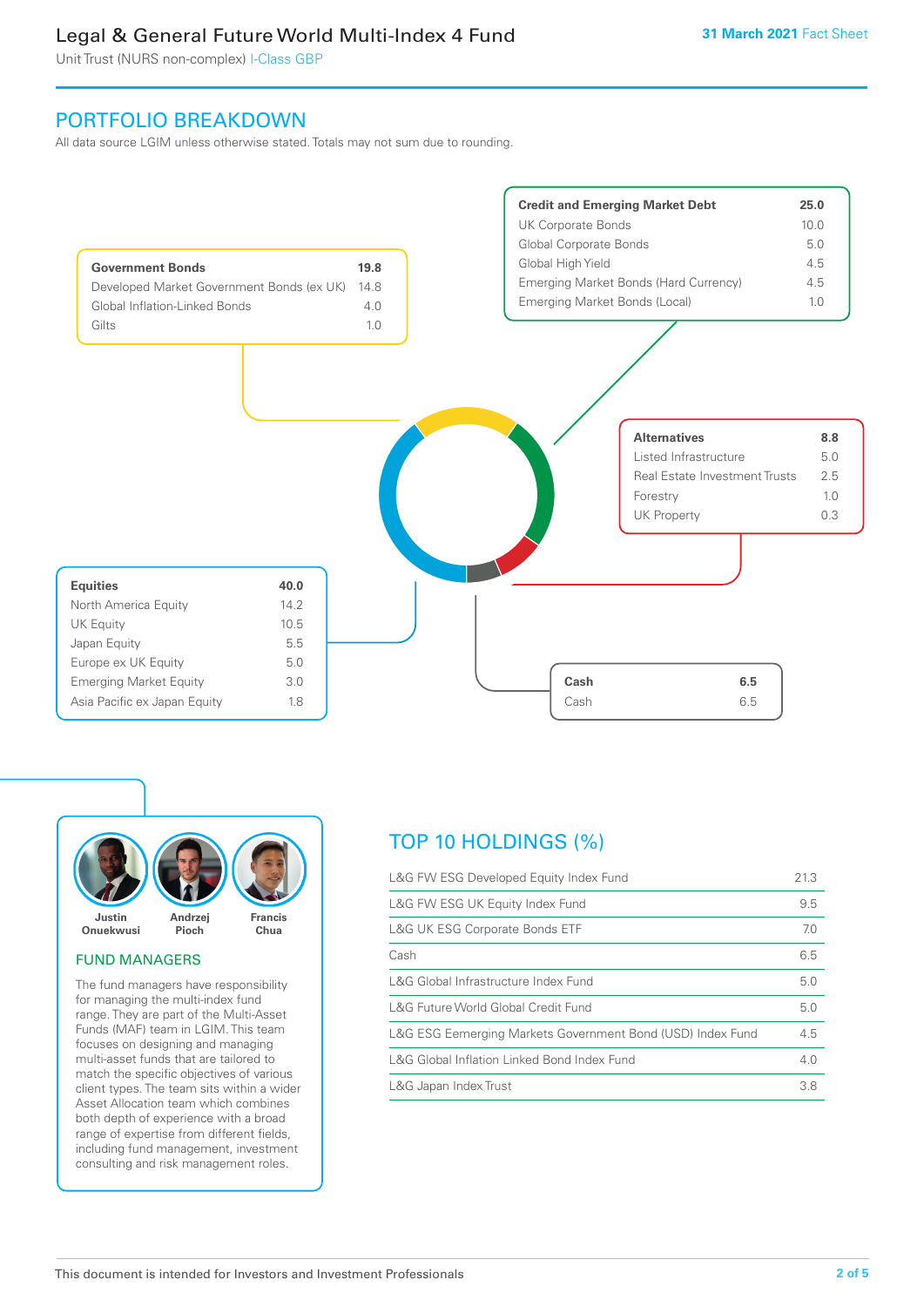Unit Trust (NURS non-complex) I-Class GBP

**53**

ESG score of comparator

## ESG COMMITMENT

**/100 /100**

From diesel emissions to oil spills, there have been many tangible examples in recent years of how failures in the way companies are run can have a harmful impact on the environment, society and investor returns. We believe responsible investing can mitigate the risk of such outcomes and has the potential to improve returns through the integration of environmental, social and governance (ESG) considerations, active ownership and longterm thematic analysis.

### ESG SCORE

We score companies based on environmental, social and governance factors. The ESG Score is aligned to our engagement and voting activities. As a result, this portfolio has an aggregate ESG Score of **56** versus a mainstream comparator of **53**.

ESG scores and carbon metrics are calculated for the portion of the portfolio that invests in LGIM's Future World funds.



### ENVIRONMENTAL PERFORMANCE

Carbon dioxide (CO2) is the most significant contributor to greenhouse gas emissions which are driving climate change. Compared to the unadjusted comparator, the fund will have a different exposure to current and future sources of carbon dioxide emissions.



**56**

ESG score of fund

**57%** Lower carbon reserves intensity than the unadjusted comparator

൘

CO<sub>2</sub>

**40%** Lower carbon

emissions intensity than the unadjusted comparator

**Equivalent to 3,471 barrels of oil**

### CARBON RESERVES

Carbon reserves are fossil fuels (coal, oil and gas) which, if burnt, will become the carbon emissions of the future. To meet global climate change targets, the unabated use of fossil fuels is expected to decline over time.

The figures below are a measure of the size of carbon reserves held by the fund's underlying companies.

**1,114** Fund **2,589 Comparator** 

**Tonnes of CO2 ei per \$1 million of market capitalisation**

The fund has **57%** lower carbon reserves intensityii compared to the unadjusted comparator. The difference in carbon reserves intensity means that for every \$1 million invested in the fund, the exposure to fossil fuels through the underlying companies is reduced by an amount equivalent to **3,471 barrels of oil**<sup>iii</sup>, compared to having invested in the unadjusted comparator.



Following the global Paris Agreement on climate change, companies in all sectors are expected to reduce their emissions to prepare and adapt for a low-carbon economy.



**Tonnes of CO2 e per \$1 million of sales**

The fund has **40%** lower carbon emissions intensity compared to the unadjusted comparator. Carbon emissions intensity describes the relationship between the carbon emissions of a company and its salesiv

The difference in carbon emissions intensity means that the fund has selected companies where, for the same level of sales, the associated emissions<sup>v</sup> are lower by 40% compared to the unadjusted comparator<sup>vi</sup>.



For further information please go to www.lgim.com/esginfo Ø

**The comparator for this fund is a bespoke asset-weighted blend\* of Solactive market-capitalisation indices in equities and credit. \*The blend will evolve over time in line with the actual asset allocation of the multi-asset fund.**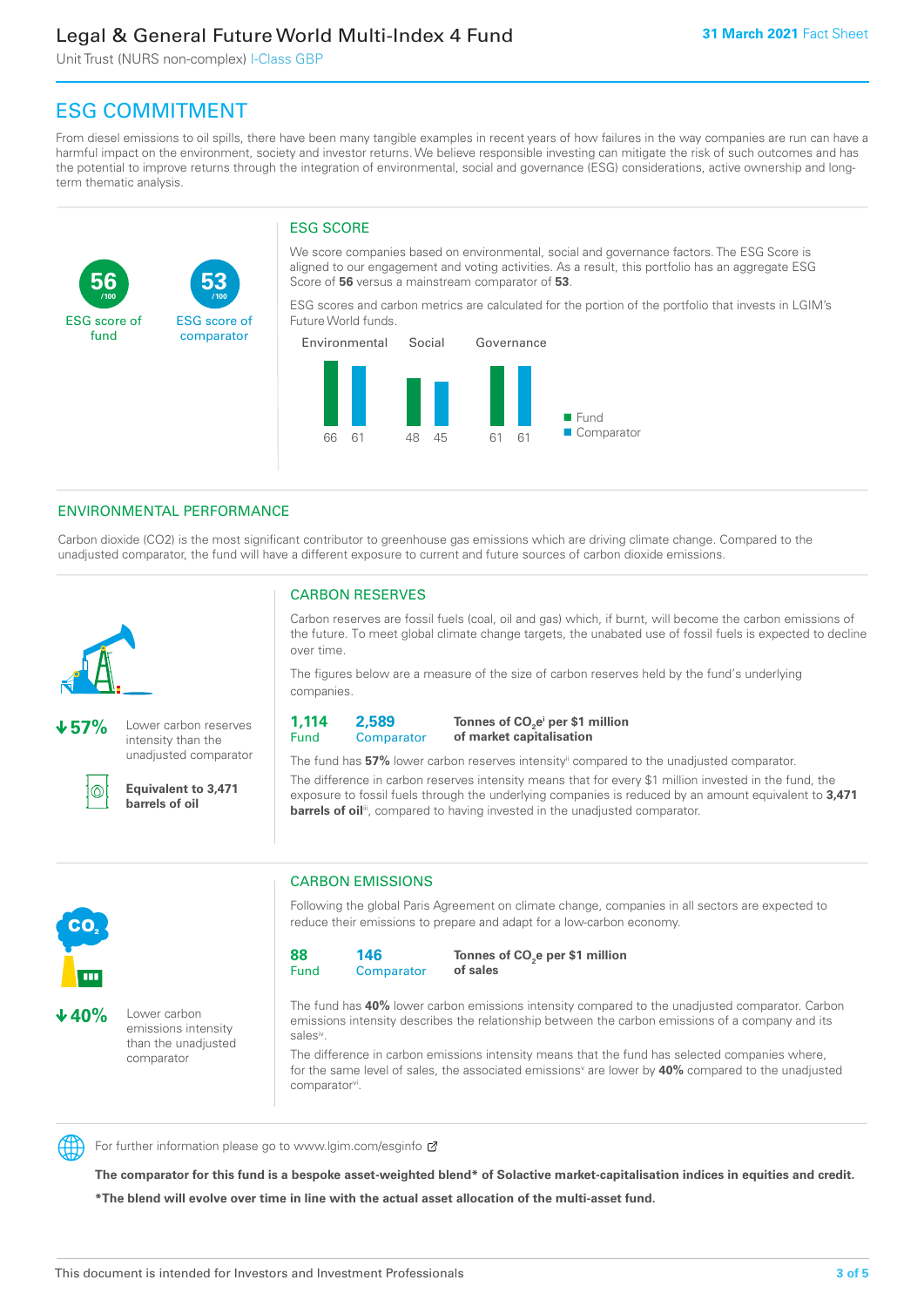Unit Trust (NURS non-complex) I-Class GBP

### **NOTES**

 $^\mathrm{i}$  Carbon dioxide equivalent (CO<sub>2</sub>e) is a standard unit to compare the emissions of different greenhouse gases.

<sup>ii</sup> The carbon reserves intensity of a company captures the relationship between the carbon reserves the company owns and its market capitalisation. The carbon reserves intensity of the overall fund reflects the relative weights of the different companies in the fund.

iii We consider one barrel of oil equivalent to 0.425 tonnes of CO<sub>2</sub>e, based on International Energy Agency and Intergovernmental Panel on Climate Change guidelines.

#### iv The choice of this metric follows best practice recommendations from the **Task Force on Climate-related Financial Disclosures**.

v Data on carbon emissions from a company's operations and purchased energy is used.

vi This measure is the result of differences in the weights of companies between the index or the fund and the comparator, and does not depend on the amount invested in the fund. It describes the relative 'carbon efficiency' of different companies in the comparator (i.e. how much carbon was emitted per unit of sales) or in the fund, not the contribution of an individual investor in financing carbon emissions.

We use a proxy comparator to represent a typical comparable universe for this fund.

**HSBC:** Source: HSBC Bank Plc. ("HSBC") – HSBC Climate Solutions Database. All rights in the HSBC Climate Solutions Database and data content therein are vested in HSBC. Neither HSBC, nor its affiliates accept any liability for the accuracy or completeness of the HSBC Climate Solutions Database. No further distribution of HSBC data is permitted without HSBC's express written consent.

**Trucost:** Source: S&P Trucost Limited © Trucost 2019. All rights in the Trucost Data and Reports vest in Trucost and/or its licensors. Neither Trucost, nor its affiliates, nor its licensors accept any liability for any errors, omissions or interruptions in the Trucost Data and/or Reports. No further distribution of the Data and/or Reports is permitted without Trucost's express written consent.

**Sustainalytics:** Part of this publication may contain Sustainalytics proprietary information that may not be reproduced, used, disseminated, modified nor published in any manner without the express written consent of Sustainalytics. Nothing contained in this publication shall be construed as to make a representation or warranty, express or implied, regarding the advisability to invest in or include companies in investable universes and/or portfolios. The information is provided "as is" and, therefore Sustainalytics assumes no responsibility for errors or omissions. Sustainalytics cannot be held liable for damage arising from the use of this publication or information contained herein in any manner whatsoever.

The calculations above rely on third party data provided at a point in time that may not cover the entirety of the fund's investments or the fund's comparator. As a result, what we report may change as third party data changes and may also differ from other third party calculations.

**Refinitiv:** Source: Refinitiv ESG